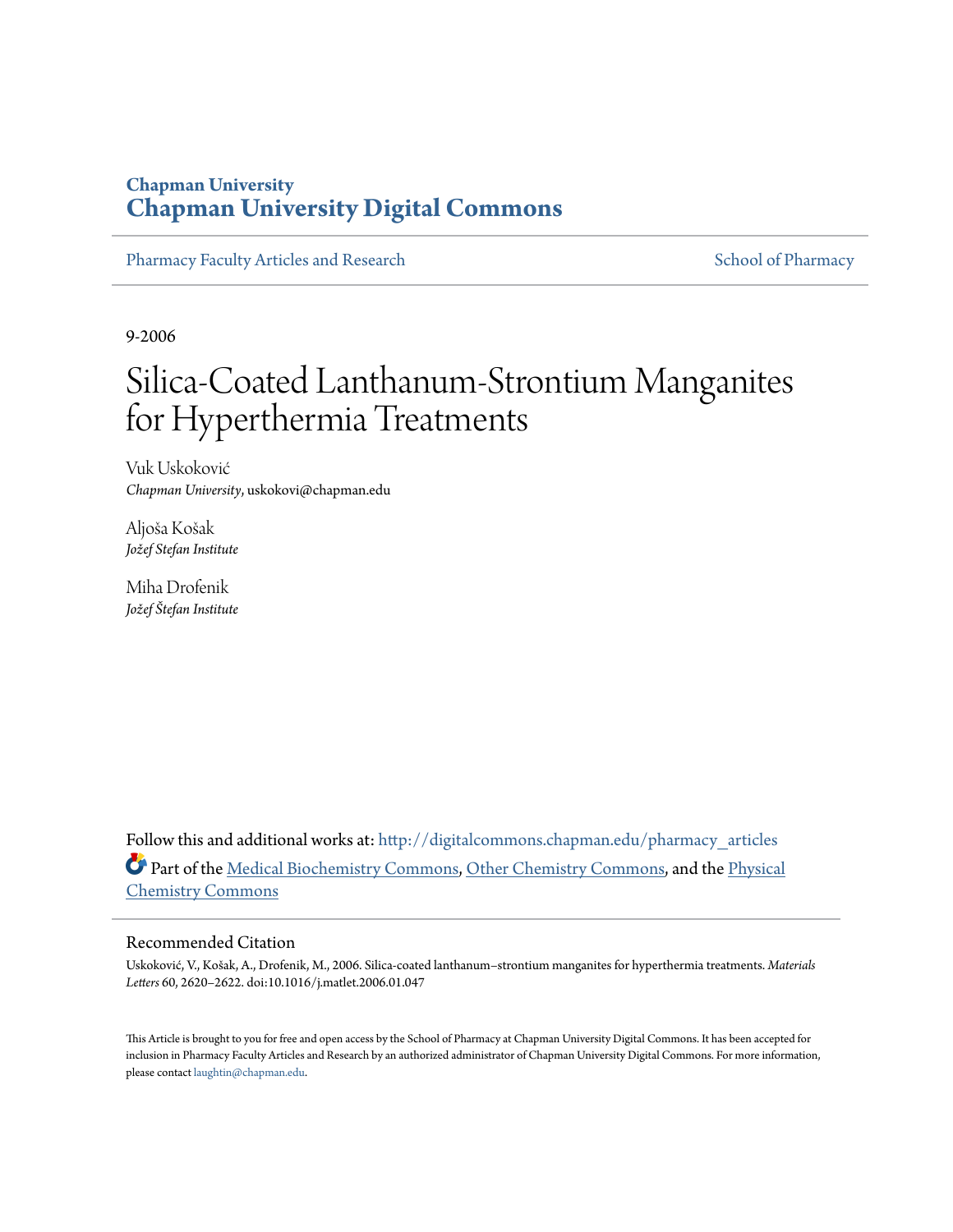# Silica-Coated Lanthanum-Strontium Manganites for Hyperthermia Treatments

#### **Comments**

NOTICE: this is the author's version of a work that was accepted for publication in *Materials Letters*. Changes resulting from the publishing process, such as peer review, editing, corrections, structural formatting, and other quality control mechanisms may not be reflected in this document. Changes may have been made to this work since it was submitted for publication. A definitive version was subsequently published in *Materials Letters*, volume 60, in 2006. [DOI: 10.1016/j.matlet.2006.01.047](http://dx.doi.org/10.1016/j.matlet.2006.01.047)

The Creative Commons license below applies only to this version of the article.

#### **Creative Commons License**  $\bigcirc$   $\circ$

This work is licensed under a [Creative Commons Attribution-Noncommercial-No Derivative Works 4.0](http://creativecommons.org/licenses/by-nc-nd/4.0/) [License.](http://creativecommons.org/licenses/by-nc-nd/4.0/)

**Copyright** Elsevier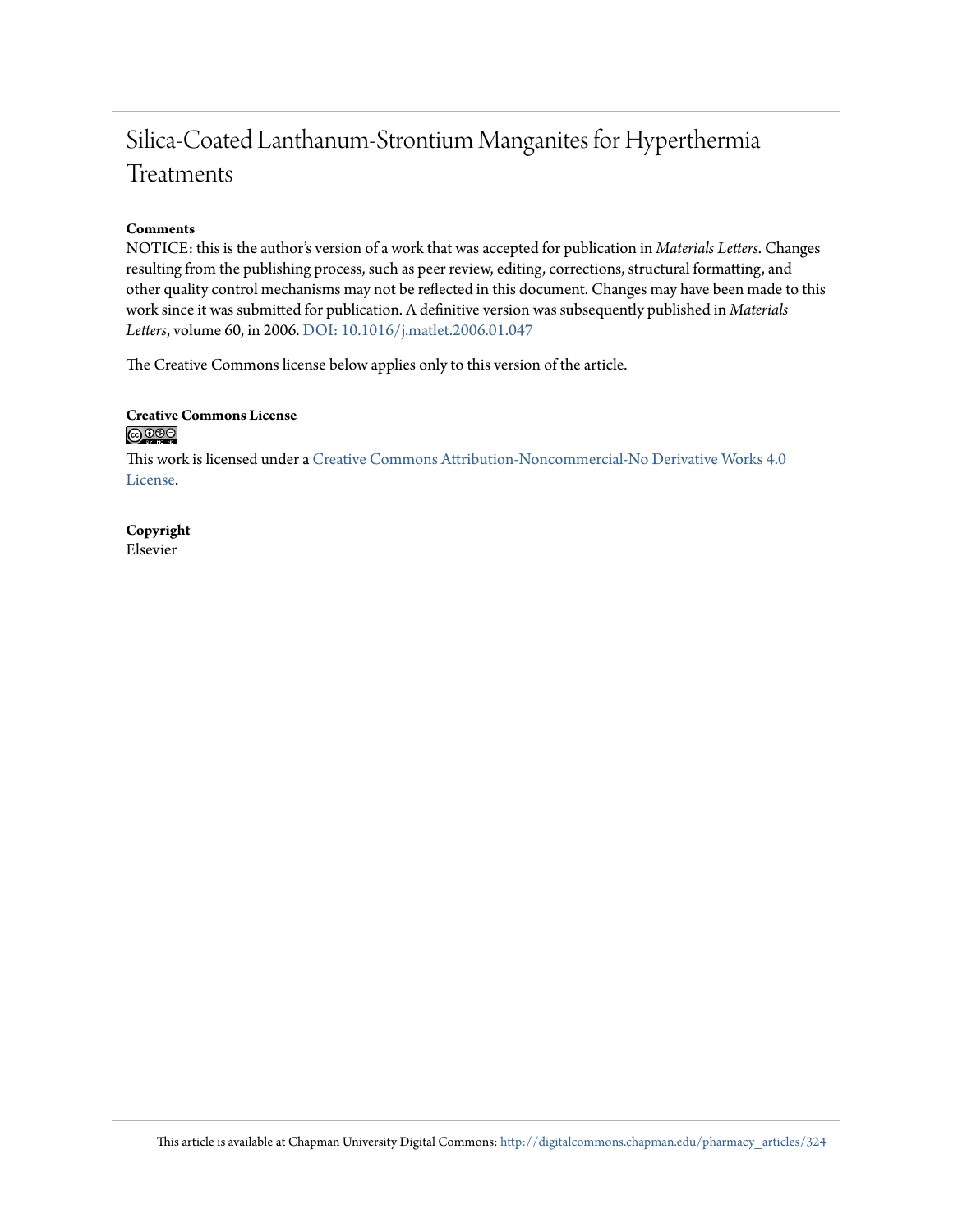## **Silica-Coated Lanthanum-Strontium Manganites for Drug Delivery and Hyperthermia Treatments**

### **Vuk Uskoković<sup>1</sup> , Aljoša Košak<sup>1</sup> , Miha Drofenik1,2**

<sup>1</sup>Advanced Materials Department, Jožef Stefan Institute, Ljubljana, Slovenia 2 Faculty of Chemistry and Chemical Engineering, Maribor, Slovenia

#### **Corresponding Author:** vuk.uskokovic@ijs.si

#### **Abstract**

 $La_{0.76}Sr_{0.24}MnO_{3+\delta}$  particles, prepared by performing a traditional, solid-state method of synthesis, were coated by uniform layers of silica via initiating hydrolysis and condensation of TEOS in aqueous-alcoholic alkali environment. The eventually obtained samples exhibited Curie temperature at  $\sim 40^{\circ}$ C, and comprised core-shell particles of  $\sim$ 250 nm in diameter. By varying stoichiometric ratio of cations within manganite cores of the particles, Curie point of the resulting material can be varied too, thus opening a way for the simple design of biocompatible, temperature-self-regulating particles for application in hyperthermia treatments, with Curie point thereof adjusted to a destined biological context of application.

#### **1. Introduction**

LaSr-manganites are promising and widely used magnetic ceramics of today, due to wide range of actually and potentially co-existing inherent properties thereof, including competing ferromagnetic metallic and antiferromagnetic insulating phases with the strong corresponding transition at Curie temperature  $(T_c)$ , exceptional magnetotransport and magnetoelastic properties, half-metallicity of the electron bands, electric field polarizability and its effect on transport properties, etc. However, our present work is being framed by a novel idea of developing LaSr-manganites for *in vivo* application in biomedicine. Simply predictable dependence of Curie point of the material on its stoichiometric formula, has served as the key-stone fact for building the present investigations. Materials with  $T_c$  in the close range of hyperthermia treatments, can be used as auto-regulating power-absorbing and temperature-controlling magneticallyguided drug delivery systems [1,2], enabling selective targeting of malignant tissues, known to be more vulnerable to increased temperatures comparing to healthy and more flexibly developed tissues [3].

#### **2. Experimental**

The procedure for synthesis of silica-coated LaSr-manganite particles, exhibiting  $T_c$  at  $\sim$  40 <sup>o</sup>C, is as follows. Stoichiometric mixture of Mn<sub>3</sub>O<sub>4</sub>, La<sub>2</sub>O<sub>3</sub> and SrCO<sub>3</sub>, set to obtain  $La<sub>0.76</sub>Sr<sub>0.24</sub>MnO<sub>3+\delta</sub>$  as the final composition, was homogenized by grinding in a  $YZrO<sub>2</sub>$  planetary ball mill at 300 rpm for 2h. The obtained powder was pressed at 0.175 GPa, calcined at 1200  $\rm{^{\circ}C}$  for 2h in air, and subsequently milled for 4h under the same conditions as when starting homogenization had been performed. With the respective milling, average particle size decreased from 400 to 100 nm, as was calculated from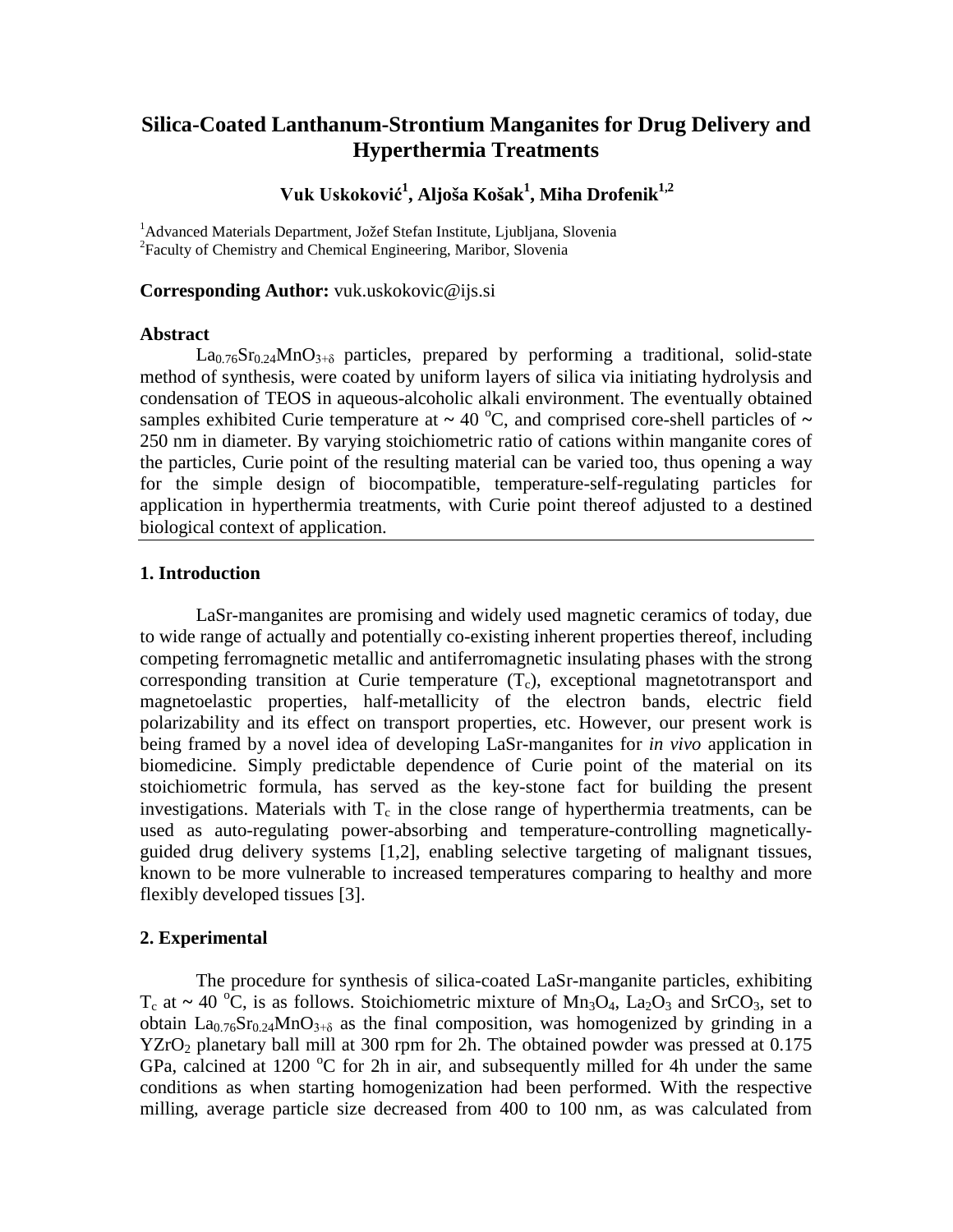specific-surface area measurements. 80 mg of the collected powder was, then, dispersed in 100 ml of 1.7-M concentrated  $(25\% \text{wt})$  aqueous ammonia solution in 2–propanol at 40 C. Tetraethylorthosilicate (TEOS) in concentration of 4.5 mmol/l was poured in tightly capped container of the dispersion, which was let aged for 20h more. The resulting solid phase was collected using magnetic decantation, and dried at 70 °C. XRD pattern of the obtained powder, evidencing the presence of perovskite structure of the manganite compound within the sample, is shown in Fig. 1. By varying the stoichiometric ratio of constitutive cations in the starting mixture of precursor oxides and Sr-carbonate, LaSrmanganites with different stoichiometric formulae and different  $T_c$  values were prepared.



Fig. 1. XRD pattern of the synthesized silica-coated  $La_{0.76}Sr_{0.24}MnO_{3+\delta}$  sample. Manganite perovskite diffraction peaks are denoted with an "o", whereby Al peaks originating from the powder holder, are denoted with an "Δ".

#### **3. Results and discussion**

In Fig. 2, where specific magnetization vs. measuring temperature dependencies for the synthesized  $x = 0.16$ ,  $x = 0.24$ ,  $x = 0.33$ , and  $x = 0.5$  LaSr-manganite samples, calcined at 1200 °C, are laid out, one can see a directly proportional dependence of  $T_c$  of the material on its stoichiometric content of Sr, described by parameter "x" in La<sub>1-</sub>  $_{x}Sr_{x}MnO_{3+\delta}$  formula. With increase in parameter "x" from 0.16 to 0.24 to 0.33 to 0.5, T<sub>c</sub> increases from 25 °C to 60 °C to 90 °C to 100 °C, respectively, as is presented in Fig. 2b.

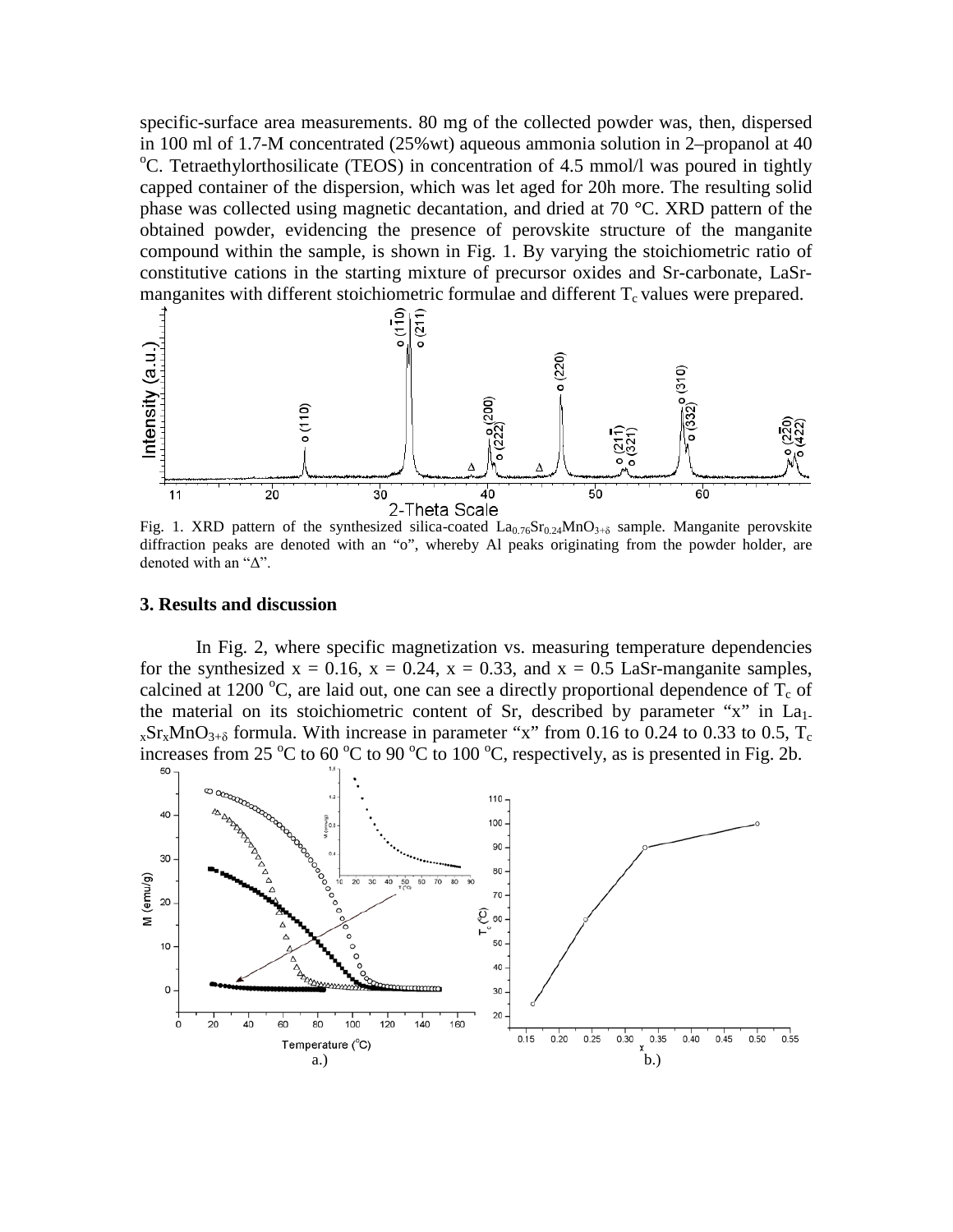Fig. 2. Specific magnetization at  $H = 0.1$  T vs. measuring temperature dependencies (a) for the synthesized La<sub>1-x</sub>Sr<sub>x</sub>MnO<sub>3+ $\delta$ </sub> samples with x = 0.16 ( $\bullet$ ), 0.24 ( $\Delta$ ), 0.33 (o) and 0.5 ( $\bullet$ ) stoichiometries, all calcined at 1200 °C, and Curie temperature  $(T_c)$  vs stoichiometric parameter "x" dependencies (b).



Fig. 3. Specific magnetization at the H = 0.5 T (a) and the respective derivatives (b) vs. measuring temperature dependencies for pure  $(\Delta, \bullet)$  and silica-coated (o)  $x = 0.24$  LaSr-manganite sample. M = f(T) dependencies of the milled, silica-uncoated and silica-coated samples diverge according to the dashed line.

From Fig. 3, it can be seen that, comparing to the sample which was a precursor to the milling and coating procedures, silica-coated  $La_{0.76}Sr_{0.24}MnO_{3+\delta}$  sample possesses T<sub>c</sub> lower by ~ 20 °C, when the respective is determined as  $dM^2/dT^2 = 0$  point. However, the milled, silica-coated and silica-uncoated manganite samples only slightly diverge in the respective  $M = f(T)$  dependencies, as is obvious from Fig.3. Therefore, since no significant changes in  $T_c$  with the coating treatment were observed, despite previously observed decreases in  $T_c$  with addition of silica [4] or polymer [5] component, it is the milling treatment and not surface modifications with silica encapsulations, that gives rise to lower Curie point of the final sample comparing to the precursor, pure as-prepared LaSr-manganite.



Fig. 4. TEM images of the non-coated (a) and coated (b,c) milled LaSr-manganite powder.

Whereas particles of LaSr-manganite following the milling treatment possess irregular shapes (Fig. 4a) and average  $\sim$  100 nm in size, an almost uniform particle size